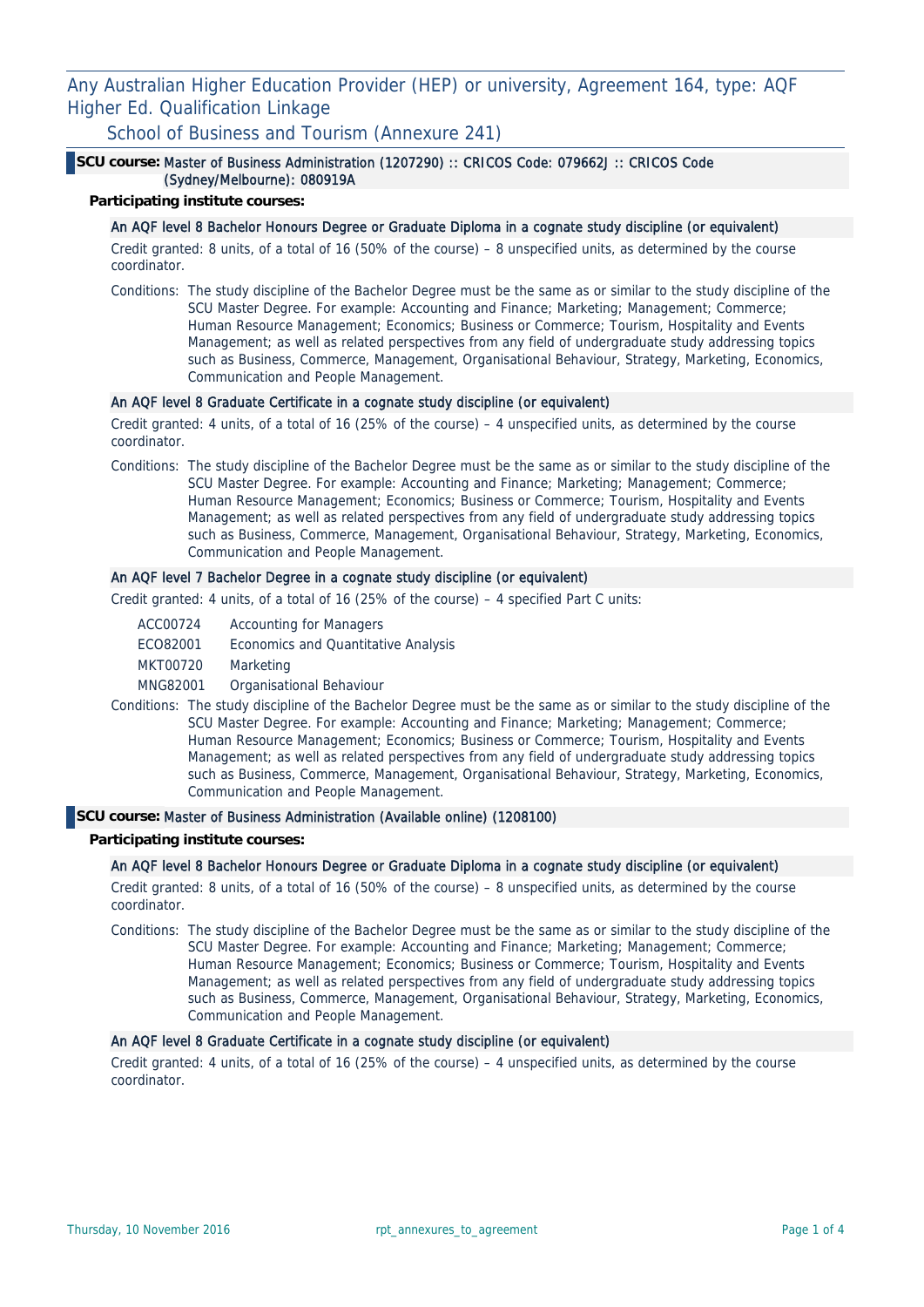# **SCU course:** Master of Business Administration (Available online) (1208100)

#### **Participating institute courses:**

Conditions: The study discipline of the Bachelor Degree must be the same as or similar to the study discipline of the SCU Master Degree. For example: Accounting and Finance; Marketing; Management; Commerce; Human Resource Management; Economics; Business or Commerce; Tourism, Hospitality and Events Management; as well as related perspectives from any field of undergraduate study addressing topics such as Business, Commerce, Management, Organisational Behaviour, Strategy, Marketing, Economics, Communication and People Management.

#### An AQF level 7 Bachelor Degree in a cognate study discipline (or equivalent)

Credit granted: 4 units, of a total of 16 (25% of the course) – 4 specified Part C units:

- ACC81210 Accounting for Managers (Online)
- ECO82210 Economics and Quantitative Analysis (Online)
- MKT82210 Marketing (Online)
- MNG82210 Organisational Behaviour (Online)
- Conditions: The study discipline of the Bachelor Degree must be the same as or similar to the study discipline of the SCU Master Degree. For example: Accounting and Finance; Marketing; Management; Commerce; Human Resource Management; Economics; Business or Commerce; Tourism, Hospitality and Events Management; as well as related perspectives from any field of undergraduate study addressing topics such as Business, Commerce, Management, Organisational Behaviour, Strategy, Marketing, Economics, Communication and People Management.

#### **SCU course:** Master of International Tourism and Hotel Management (1207320) :: CRICOS Code: 085173J :: CRICOS Code (The Hotel School Sydney): 086101F

#### **Participating institute courses:**

## An AQF level 7 Bachelor Degree in a cognate study discipline (or equivalent)

Credit granted: 4 units, of a total of 16 (25% of the course) – 4 unspecified Part C units, as determined by the course coordinator.

Conditions: The units awarded from part C of the course structure shall be level 7 units.

The study discipline of the Bachelor Degree must be the same as or similar to the study discipline of the SCU Master Degree. For example: Tourism; hospitality;

hotel or attraction services management; event management; or gaming behaviour or management.

### An AQF level 8 Bachelor Honours Degree, Graduate Certificate or Graduate Diploma in a cognate study discipline (or equivalent)

Credit granted: 8 units, of a total of 16 (50% of the course) – 4 unspecified Part C units, as determined by the course coordinator; 4 unspecified Part B units, as determined by the course coordinator.

Conditions: The units awarded from part C of the course structure shall be level 7 units. The units awarded from part B of the course structure shall be level 9 units.

> The study discipline of the Bachelor Honours Degree, Graduate Certificate, or Graduate Diploma must be the same as or similar (cognate) to the study discipline of the SCU Master Degree. For example: Tourism; hospitality; hotel or attraction services management; event management; or gaming behaviour or management.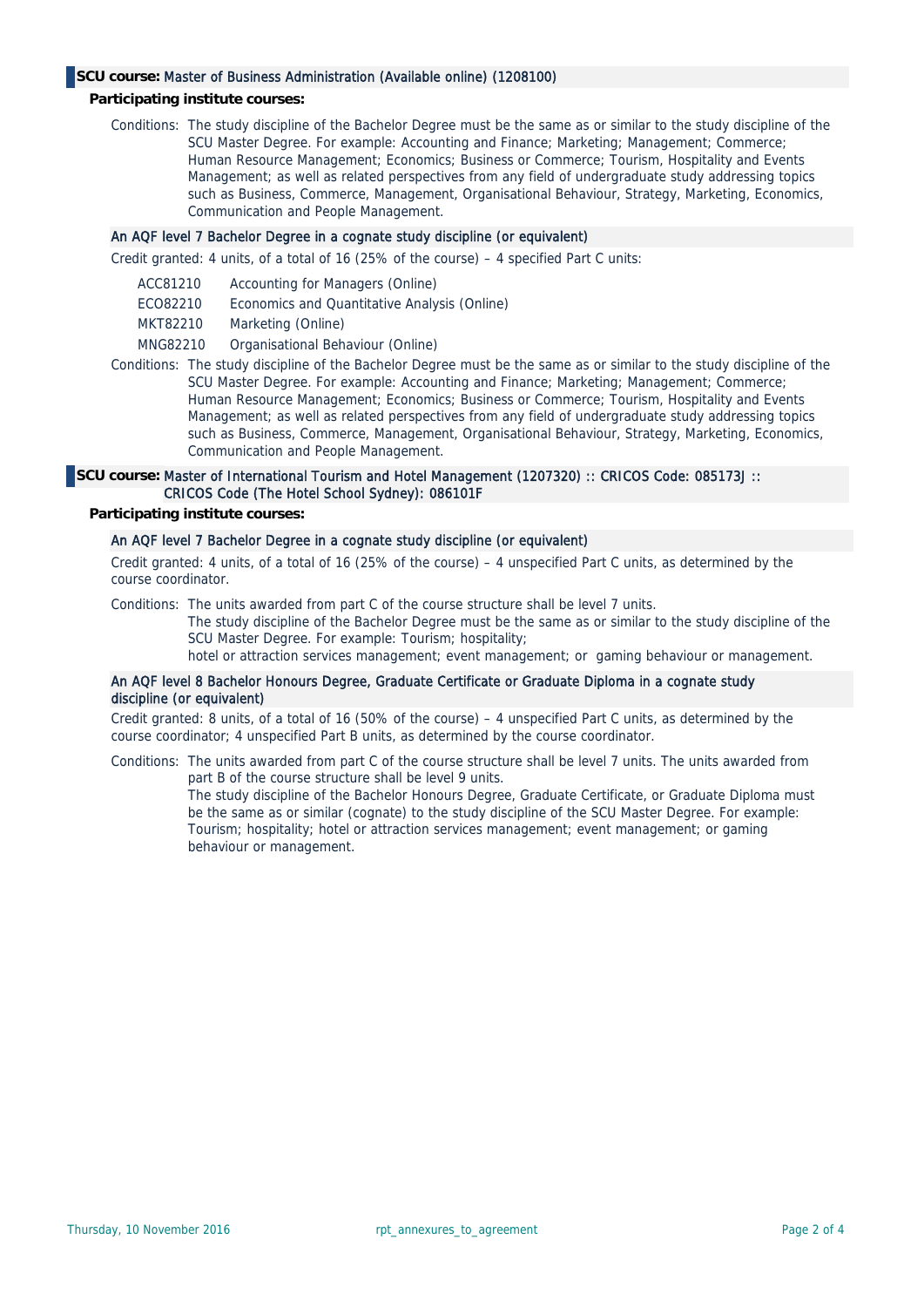Any Australian Higher Education Provider (HEP) or university, Agreement 164, type: AQF Higher Ed. Qualification Linkage

School of Environment, Science & Engineering (Annexure 244)

# **SCU course:** Master of Forest Science and Management (1207249)

#### **Participating institute courses:**

# An AQF level 7 Bachelor Degree in a cognate study discipline (or equivalent)

Credit granted: 4 units, of a total of 16 (25% of the course) – 4 unspecified Part C elective units.

Conditions: The study discipline of the Bachelor Degree must be the same as or similar to the study discipline of the SCU Master Degree. For example: plantation and natural forest strategic planning and management.

## An AQF level 8 Bachelor Honours Degree, Graduate Certificate or Graduate Diploma in a cognate study discipline (or equivalent)

Credit granted: 8 units, of a total of 16 (50% of the course) – 4 unspecified Part C elective units; 4 unspecified Part B elective units.

Conditions: The study discipline of the Bachelor Honours Degree, Graduate Certificate, or Graduate Diploma must be the same as or similar (cognate) to the study discipline of the SCU Master Degree. For example: plantation and natural forest strategic planning and management.

### An AQF level 8 Bachelor Honours Degree, Graduate Certificate or Graduate Diploma in a non-cognate study discipline (or equivalent)

Credit granted: 4 units, of a total of 16 (25% of the course) – 4 unspecified Part C elective units.

## **SCU course:** Master of Marine Science and Management (1207305) :: CRICOS Code: 083426J

#### **Participating institute courses:**

#### An AQF level 7 Bachelor Degree in a cognate study discipline (or equivalent)

Credit granted: 4 units, of a total of 16 (25% of the course) – 4 unspecified Part B units.

Conditions: The study discipline of the Bachelor Degree must be the same as or similar to the study discipline of the SCU Master Degree. For example: costal and marine science, sustainability, ecology, research and management.

## An AQF level 8 Bachelor Honours Degree, Graduate Certificate or Graduate Diploma in a cognate study discipline (or equivalent)

Credit granted: 8 units, of a total of 16 (50% of the course) – 4 unspecified Part B elective units; 4 unspecified Part A and C units, as determined by the course coordinator.

Conditions: The study discipline of the Bachelor Honours Degree, Graduate Certificate, or Graduate Diploma must be the same as or similar (cognate) to the study discipline of the SCU Master Degree. For example: costal and marine science, sustainability, ecology, research and management.

## An AQF level 8 Bachelor Honours Degree, Graduate Certificate or Graduate Diploma in a non-cognate study discipline (or equivalent)

Credit granted: 4 units, of a total of 16 (25% of the course) – 4 unspecified Part B elective units.